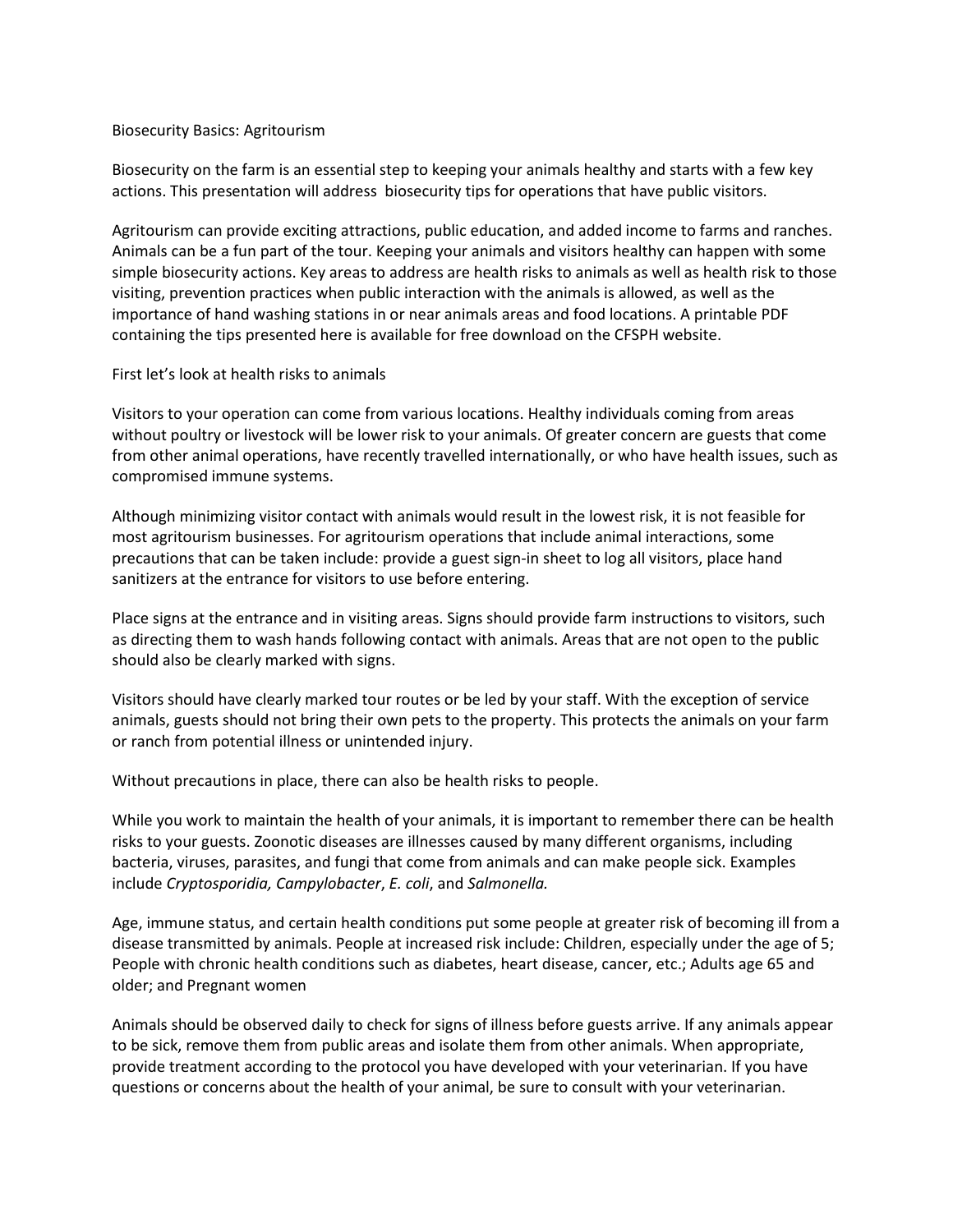Regularly clean and disinfect animal areas. This prevents build-up of manure and potential diseasecausing germs. If manure, bedding or other waste material is moved out of animal areas, avoid public areas where guests walk.

Keep all exhibited animals current on recommended vaccinations. Work with your veterinarian to schedule regular preventive care as well as to examine animals that do not respond to treatment protocols established with your veterinarian or require immediate attention. If an animal appears ill with an infectious disease, it should be isolated right away.

If dogs, cats, or other farm animals are part of the operation's experience for guests, make sure they are also healthy. Keep them current on vaccines, and on a parasite prevention program.

Young animals have immature immune systems and fragile bodies. Do not allow guests to handle newborn and very young animals. This helps prevent injuries and illness in animals and protects humans from diseases that could be spread by young animals. In areas where guests can touch animals, staff should be present to ensure animals are handled safely. It is also important to frequently clean high contact surfaces in public areas (e.g., railings, gates, door handles) to prevent germs from spreading.

Post signs reminding adults to supervise children and to thoroughly wash hands after animal contact.

If the operation has a petting zoo where animals can be fed by guests, only allow animals to be given feed that you provide. Feed should be appropriate for the types of animals eating it.

One way to help minimize exposure of the public to potential disease risks is by establishing the movement flow of visitors on your farm. If possible, groups visiting animal areas should move in one direction only, from entry to exit. This is to avoid spreading germs from non-animal areas into animal areas. Upon entry, signs can be posted to share important information. Prohibiting personal belongings into animal areas, such as strollers, pacifiers, cups, toys, bottles, etc. should be encouraged, since these items can become contaminated with germs from animals. Areas designated for strollers and other items that cannot enter can be established.

After people move through the animal area, it is again important to post signs, encouraging hand washing. And whenever possible have sinks, soap and running water, or at a minimum portable hand washing or sanitizing stations.

If food or beverages are provided for guests, they should be prepared, served, and consumed in areas that are separate from where animals are kept.

Hand washing stations or hand cleaners/sanitizers should be available in concession areas. This is especially important if "finger foods" will be served to guests.

Protect guests from getting food-borne illnesses. All food should be handled, prepared, and stored according to state and local health department guidelines.

Using the following assessment checklist, determine areas where you are already doing well and others that may need to improve.

Do you have barriers in place to limit contact between animals and visitors?